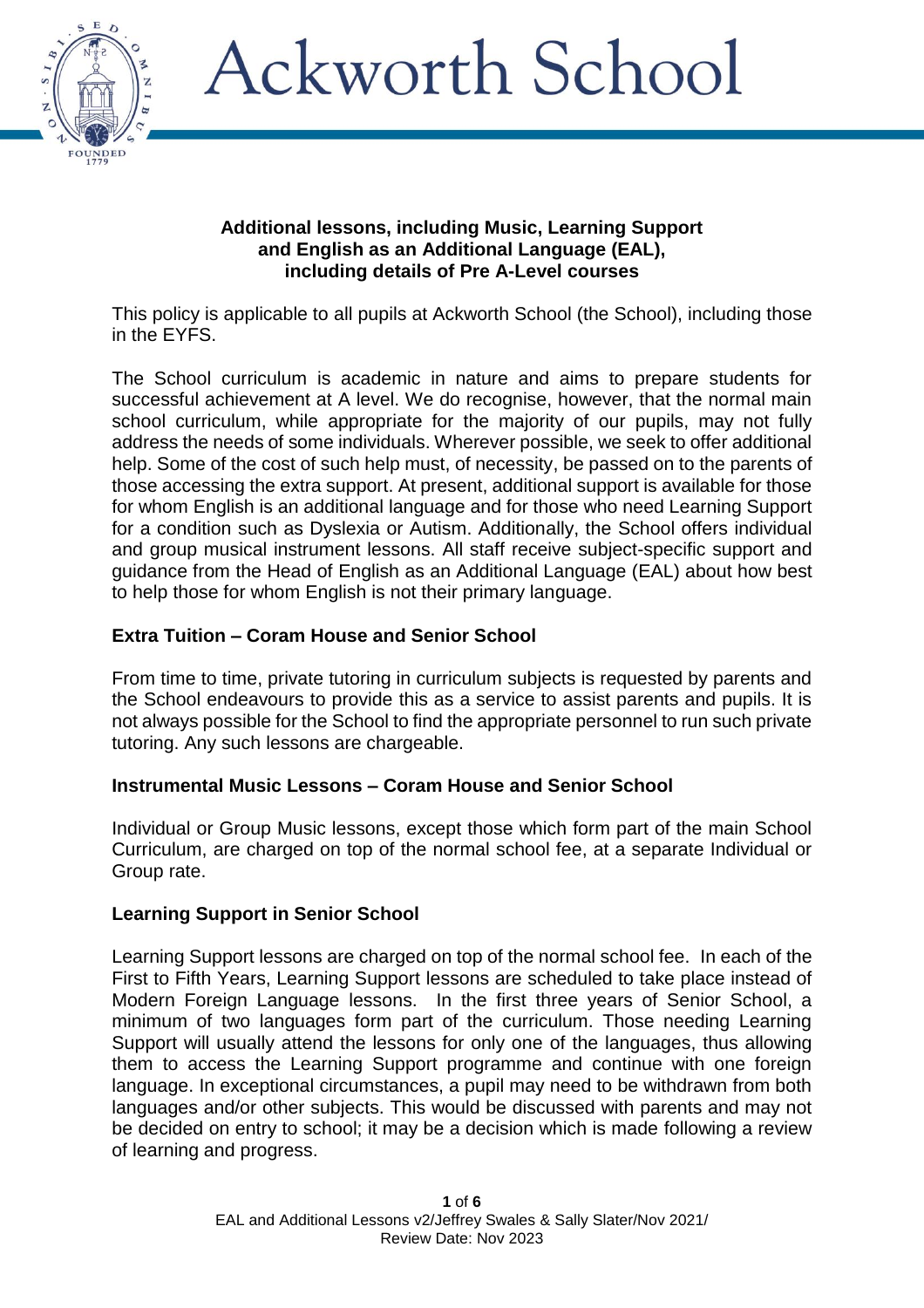

In Years Four and Five, those attending Learning Support will generally do so as one of their four option choices.

There is a standard yearly rate for those in the First to Fifth Years who access the Learning Support programme. This is based on the level of support required.

Any additional lessons (e.g. for Sixth Formers, or extra to the normal Learning Support programme) will be charged at the standard school rate for additional lessons.

A small number of pupils may need additional in-class support, on a one-one or shared basis. Provision for such support should be discussed at the point a pupil is joining the School, so that all parties can be clear on what can be provided and what costs are likely to be incurred. This would be reviewed at the end of each year to understand whether support needed to be increased or decreased based on learning and progress.

### **Learning Support in Coram House**

Small group interventions are fluid and flexible, reviewed regularly and at the discretion of the School. However, if a pupil has learning needs calling for additional 1:1 support, it is organised according to the need of the child at an additional charge to the parent. Please refer to the SEND policy.

#### **EAL (English as an Additional Language) in Senior School**

EAL lessons are charged on top of the normal school fee. Except for extra lessons in addition to the normal EAL programme, a hybrid school fee will be charged, which contains a proportion to cover the EAL provision.

In each of the First to Third Years, separate EAL lessons are scheduled to take place instead of Modern Foreign Language lessons; in the Fourth and Fifth Years, EAL lessons are scheduled to take place instead of English.

In the first three years of Senior School, a minimum of two languages form part of the curriculum. Those needing EAL Lessons will attend the lessons for only one or neither of the languages, depending on need, thus allowing them to access the EAL programme.

In Years Four and Five, those attending EAL will do so instead of English. There is a standard yearly rate for those in the First to Fifth Years who access the EAL programme, determined by the Bursar.

In Pre A-Level 1, since EAL forms a large part of the curriculum, no charge is made additional to the Pre A-Level 1 fee, except where extra lessons are arranged. Such lessons are charged at the standard school rate for additional lessons.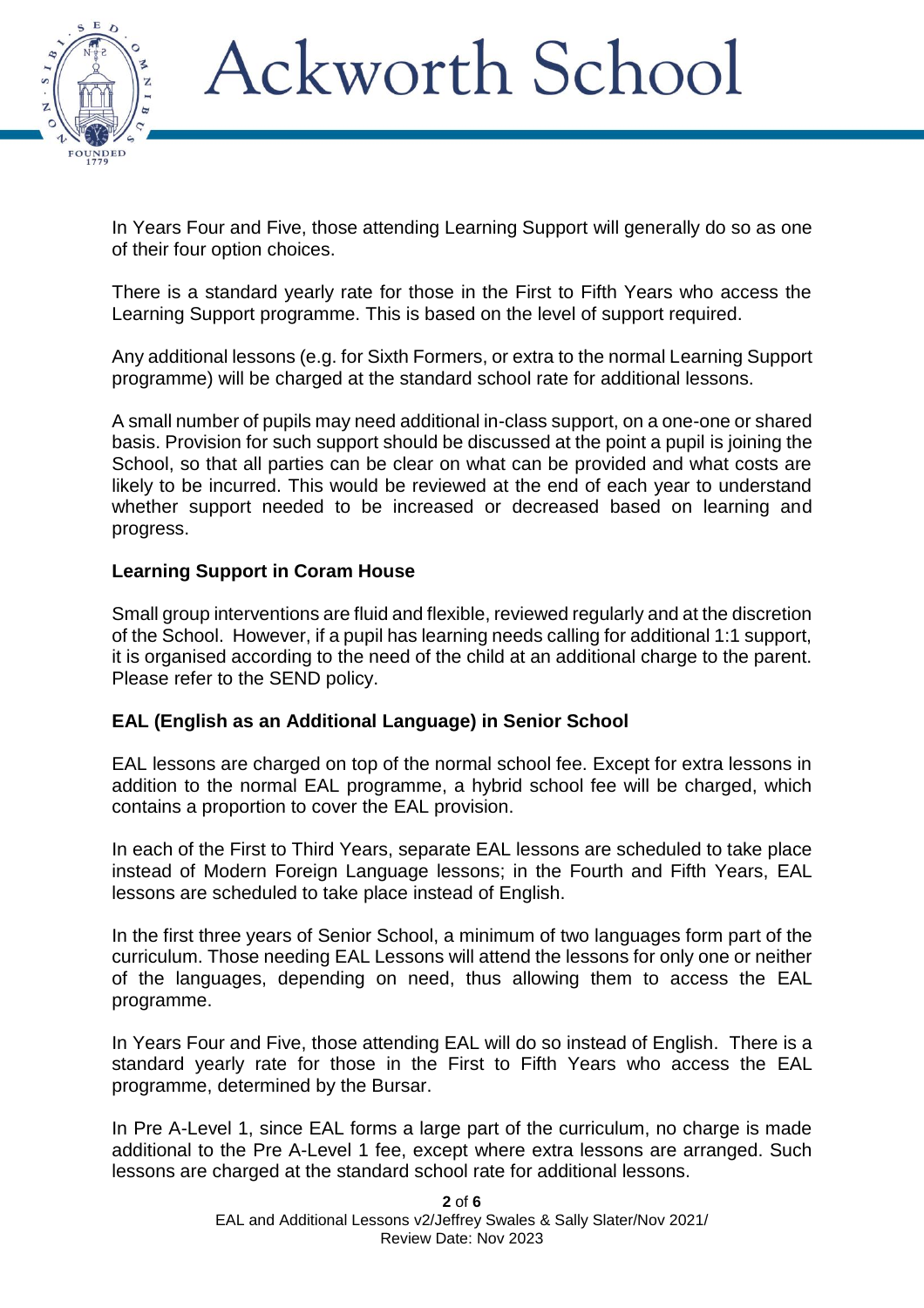

Where a pupil transfers from the Pre A-Level 1 to the Sixth Form (Pre A-Level 2 or Lower Sixth), a hybrid school fee will be charged, which contains an element for the EAL lessons which a particular pupil needs in order to access the Sixth Form curriculum. The EAL part of the hybrid fee will vary, depending on the number of periods of EAL which are agreed for a particular pupil, but will be a multiple of the standard school rate.

Where a pupil enters the Sixth Form directly (i.e. not via the Pre A-Level) needing IELTS lessons, these will be charged at the standard school rate for additional lessons. The normal allocation currently is for 5 lessons of EAL.

### **Summary of EAL Provision**

Pre A-Level 1 Course: The curriculum is designed to build the four skills (Reading, Writing, Listening, Speaking) for success in the British education system. Pupils sit a range of exams from Cambridge ESOL (English for Speakers of Other Languages) qualifications (including KET (Key English Test) and PET (Preliminary English Test)) to Cambridge IELTS (International English Language Test System) (General Training). Some also sit IGCSE (International General Certificate of Secondary Education) English as a Second Language. Students on the Pre A-Level 1 course will also sit IGCSE Maths (taught by the Maths Department). They are also provided with an introduction to academic subjects which include subjects such as Science, Business Studies, History, British Culture, Art, and Design Technology.

EAL courses: some second language speakers in the main school (1st-5th year) come to the EAL department for lessons. They may follow a general English course designed to improve their level of English, or they may follow exam courses (PET, KET, FCE, IGCSE ESL or IELTS). By far the greatest numbers of main school students studying EAL are in the Lower and Upper Sixth Forms. They normally have five lessons of EAL a week and follow a two-year course designed to enable them to attain at least 6.5 in their final IELTS exam.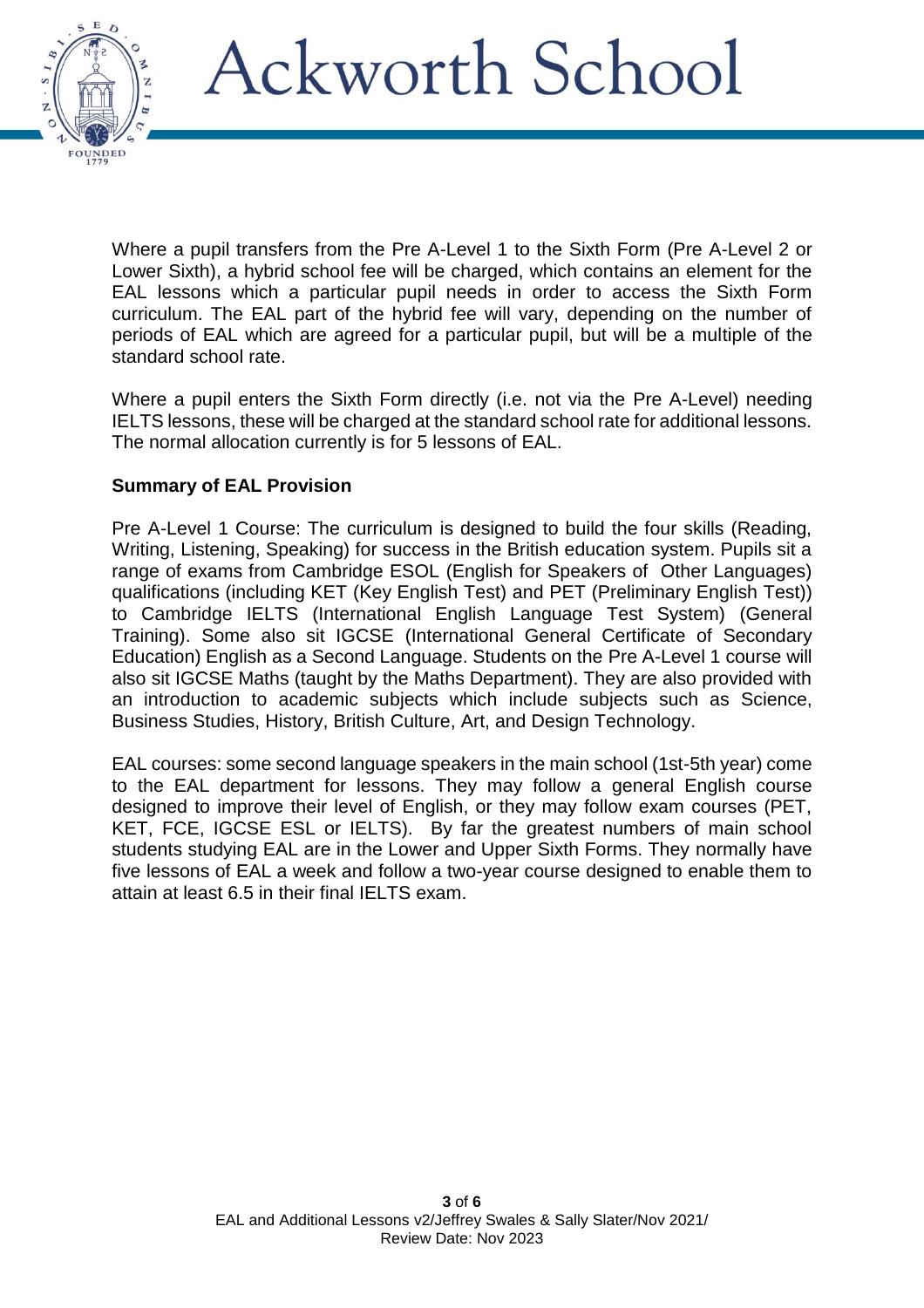

### **Coram House, Ackworth School**

## **English as an Additional Language (EAL) Policy**

### **Introduction**

In our school, the teaching and learning, achievements, attitudes and well-being of all our children are important. We encourage all children to achieve the highest possible standards. We do this through taking account of each child's life experiences and needs.

A small number of our children have particular learning and assessment requirements, which are linked to their progress in learning English as an additional language.

Children who are learning English as an additional language have skills and knowledge about language similar to monolingual English-speaking children. Their ability to participate in the full curriculum may be in advance of their communicative skills in English.

As a school, we appreciate that EYFS children may have English as an additional language. We value the input from parents, siblings and other EAL students and staff within the school to include their home language in school. Where necessary, EAL children are taught in small groups and 1:1 for regular times during the week in order to target specific language acquisition.

#### **Aims and Objectives**

Our curriculum secures entitlement for all children to a number of areas of learning and gives them the opportunity to develop the knowledge, understanding, skills and attitudes that are necessary for their self-fulfilment and development as responsible citizens. We promote many Quaker principles including fairness and justice for all, through the education that we provide in our school.

The aim of this policy is to help ensure that we meet the full range of needs of those children who are learning English as an additional language. This is in line with the requirements of the Race Relations Act 1976.

#### **Teaching and Learning Style**

In our school, teachers take action to help children who are learning English as an additional language by various means:

Developing their spoken and written English by: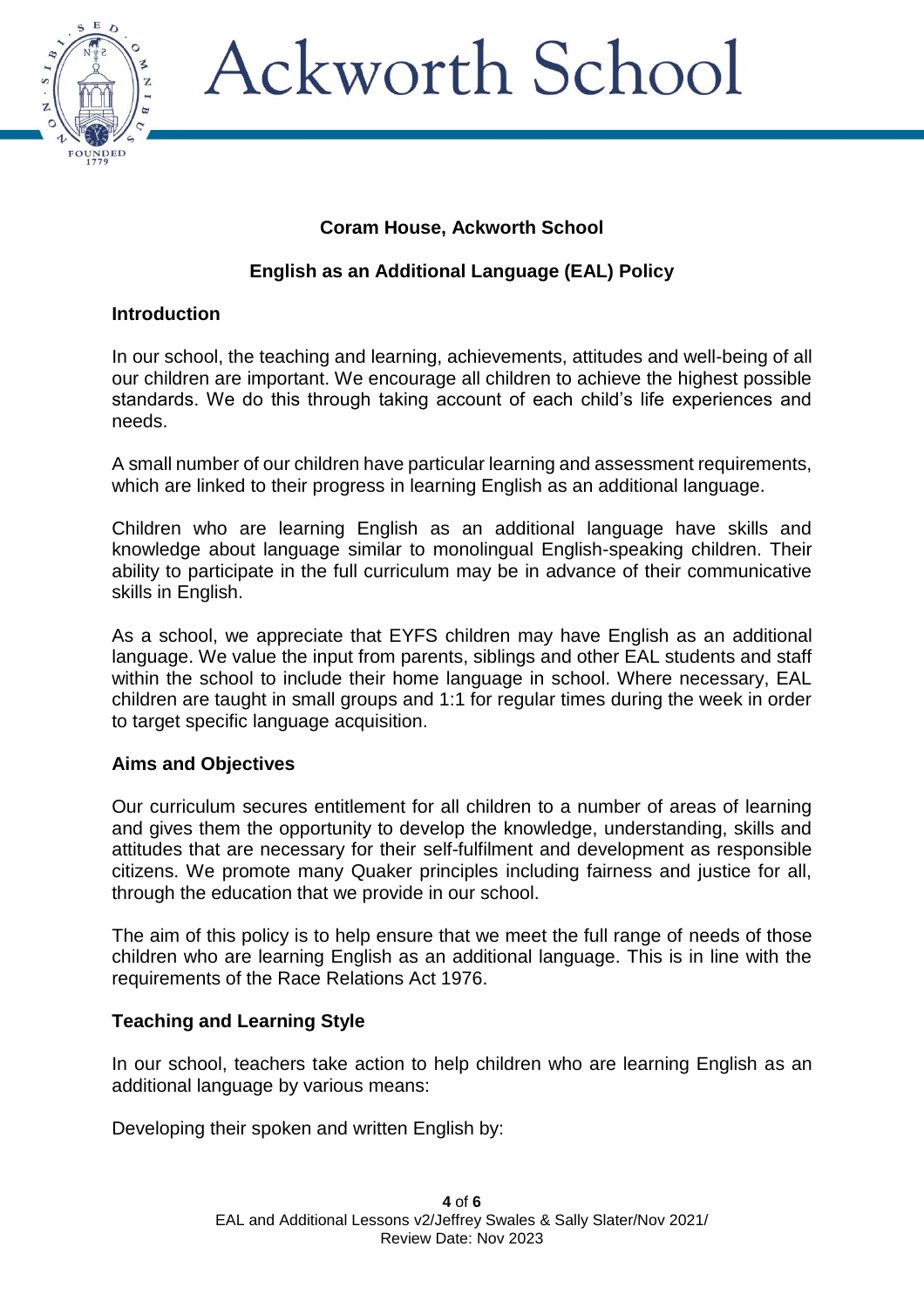

- Ensuring that vocabulary work covers the technical as well as the everyday meaning of key words, metaphors and idioms;
- Explaining how speaking and writing in English are structured for different purposes across a range of subjects;
- Providing a range of reading materials that highlight the different ways in which English is used;
- Ensuring that there are effective opportunities for talking and that talking is used to support writing;
- Encouraging the children to transfer their knowledge, skills and understanding of one language to another;
- Building on children's experiences of language at home and in the wider community, so that their developing use of English and other languages support one another.

Ensuring access to the curriculum and to assessment by:

- Using accessible texts and materials that suit children's ages and levels of learning;
- Providing support through ICT (International and Communication Technologies), video or audio materials, dictionaries and readers;
- With support, using the home or first language where appropriate.

### **Curriculum Access**

All children in our school follow the curricular requirements of the Early Years Foundation Stage and many aspects of the National Curriculum. Children with English as an additional language do not necessarily produce separate work.

We plan appropriate opportunities for children to develop their English and we provide support to help them take part in activities.

We help children learn English as an additional language by:

- Building on children's experiences of language at home, at play and in the wider community, so that their developing use of English and of other languages support one another;
- Providing a range of opportunities for children to engage in speaking and listening activities in English with peers and adults;
- $\bullet$
- Additional learning support to build on vocabularly, understanding of sentence structure and phonic knowledge

### **Assessment**